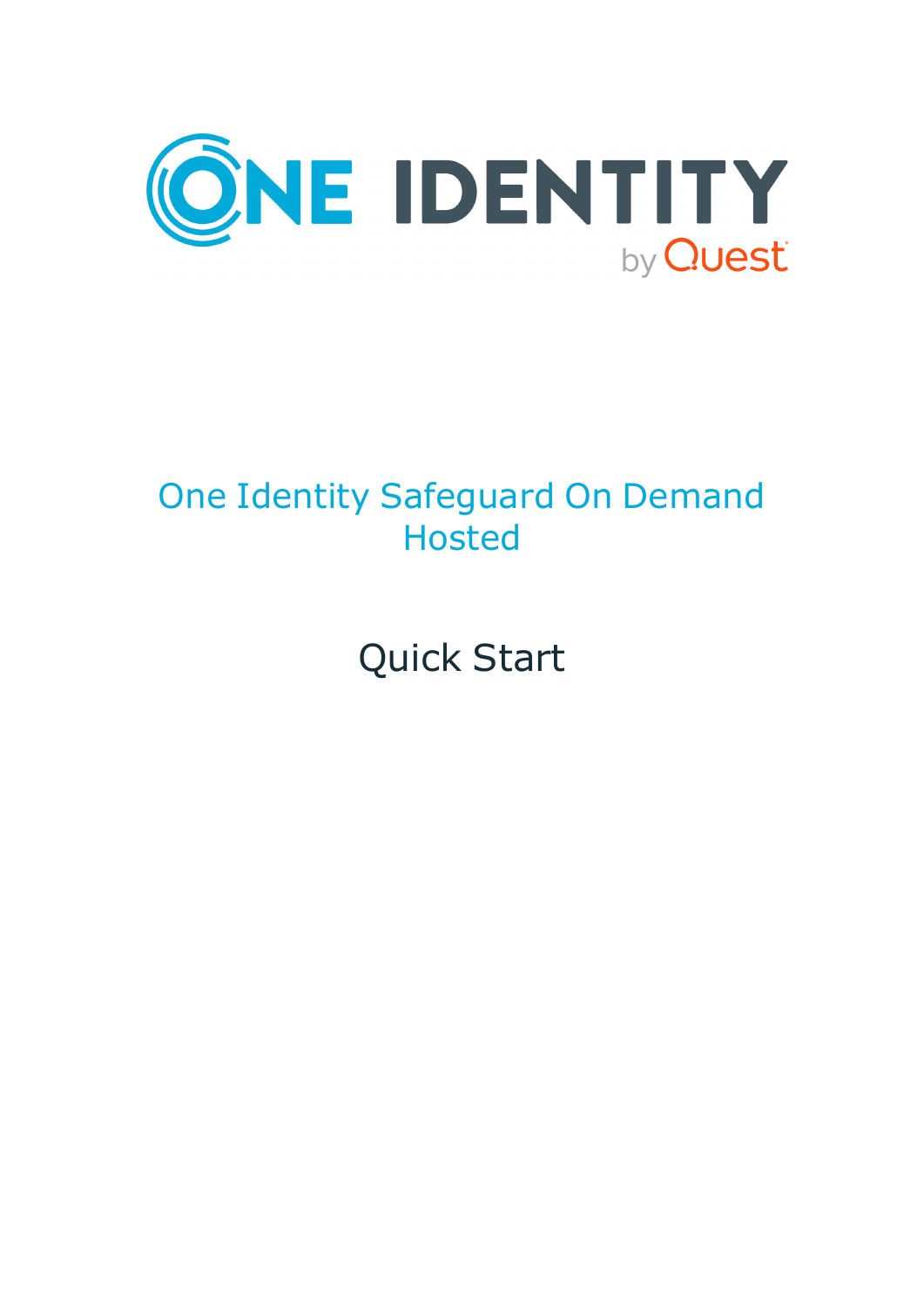#### **Copyright 2022 One Identity LLC.**

#### **ALL RIGHTS RESERVED.**

This guide contains proprietary information protected by copyright. The software described in this guide is furnished under a software license or nondisclosure agreement. This software may be used or copied only in accordance with the terms of the applicable agreement. No part of this guide may be reproduced or transmitted in any form or by any means, electronic or mechanical, including photocopying and recording for any purpose other than the purchaser's personal use without the written permission of One Identity LLC .

The information in this document is provided in connection with One Identity products. No license, express or implied, by estoppel or otherwise, to any intellectual property right is granted by this document or in connection with the sale of One Identity LLC products. EXCEPT AS SET FORTH IN THE TERMS AND CONDITIONS AS SPECIFIED IN THE LICENSE AGREEMENT FOR THIS PRODUCT, ONE IDENTITY ASSUMES NO LIABILITY WHATSOEVER AND DISCLAIMS ANY EXPRESS, IMPLIED OR STATUTORY WARRANTY RELATING TO ITS PRODUCTS INCLUDING, BUT NOT LIMITED TO, THE IMPLIED WARRANTY OF MERCHANTABILITY, FITNESS FOR A PARTICULAR PURPOSE, OR NON-INFRINGEMENT. IN NO EVENT SHALL ONE IDENTITY BE LIABLE FOR ANY DIRECT, INDIRECT, CONSEQUENTIAL, PUNITIVE, SPECIAL OR INCIDENTAL DAMAGES (INCLUDING, WITHOUT LIMITATION, DAMAGES FOR LOSS OF PROFITS, BUSINESS INTERRUPTION OR LOSS OF INFORMATION) ARISING OUT OF THE USE OR INABILITY TO USE THIS DOCUMENT, EVEN IF ONE IDENTITY HAS BEEN ADVISED OF THE POSSIBILITY OF SUCH DAMAGES. One Identity makes no representations or warranties with respect to the accuracy or completeness of the contents of this document and reserves the right to make changes to specifications and product descriptions at any time without notice. One Identity does not make any commitment to update the information contained in this document.

If you have any questions regarding your potential use of this material, contact:

One Identity LLC. Attn: LEGAL Dept 4 Polaris Way Aliso Viejo, CA 92656

Refer to our Web site [\(http://www.OneIdentity.com](http://www.oneidentity.com/)) for regional and international office information.

#### **Patents**

One Identity is proud of our advanced technology. Patents and pending patents may apply to this product. For the most current information about applicable patents for this product, please visit our website at [http://www.OneIdentity.com/legal/patents.aspx.](http://www.oneidentity.com/legal/patents.aspx)

#### **Trademarks**

One Identity and the One Identity logo are trademarks and registered trademarks of One Identity LLC. in the U.S.A. and other countries. For a complete list of One Identity trademarks, please visit our website at [www.OneIdentity.com/legal](http://www.oneidentity.com/legal). All other trademarks are the property of their respective owners.

#### **Legend**

**WARNING: A WARNING icon highlights a potential risk of bodily injury or property** œ **damage, for which industry-standard safety precautions are advised. This icon is often associated with electrical hazards related to hardware.**

**CAUTION: A CAUTION icon indicates potential damage to hardware or loss of data if instructions are not followed.**

Safeguard On Demand Quick Start Updated - 13 April 2022, 12:14 Version - Hosted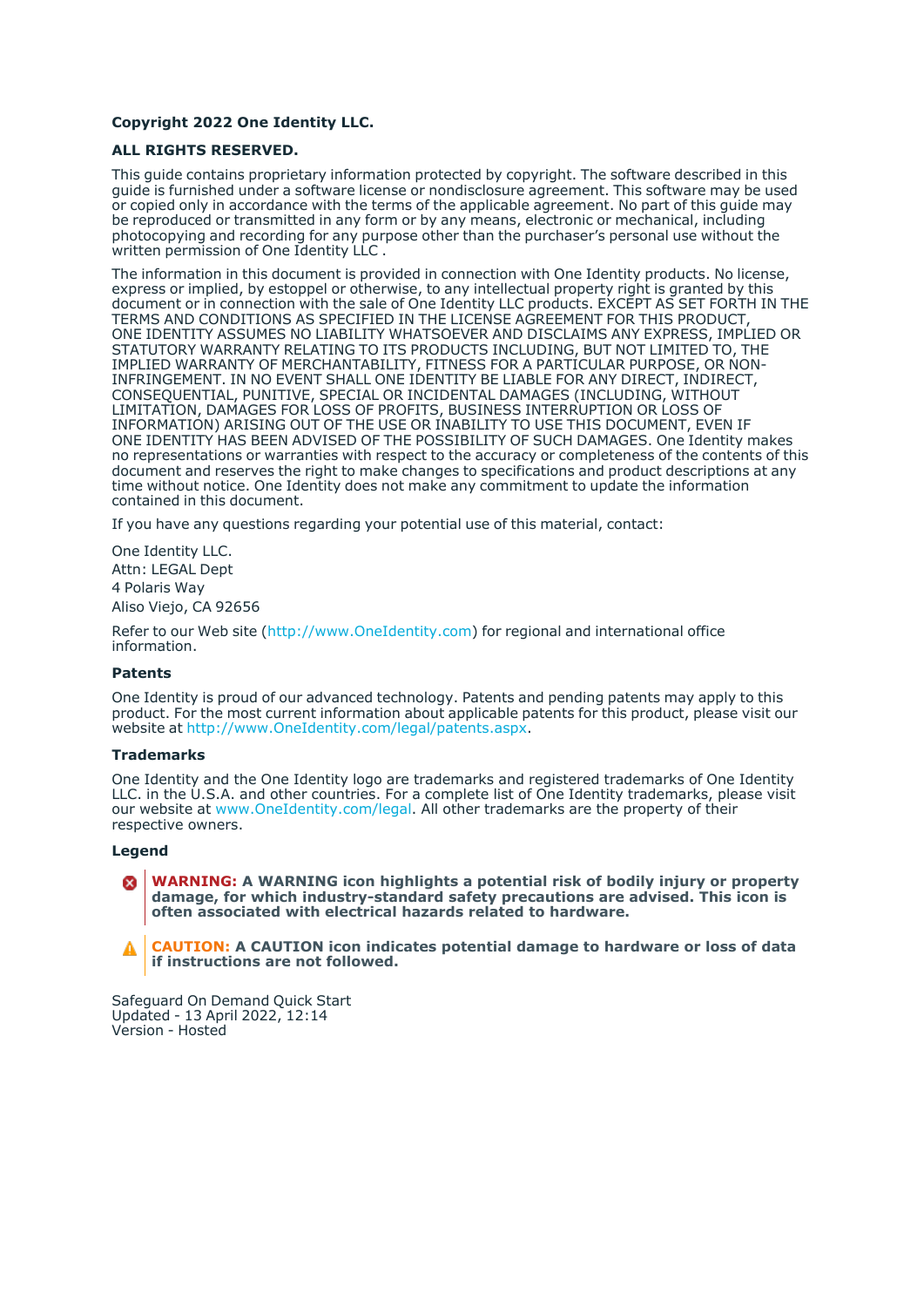### **Contents**

| Operational Guidelines <b>Manual According to the Contract Operational Guidelines</b> Manual Contract Durate Durate D                                                                                                                |  |
|--------------------------------------------------------------------------------------------------------------------------------------------------------------------------------------------------------------------------------------|--|
|                                                                                                                                                                                                                                      |  |
|                                                                                                                                                                                                                                      |  |
| About us <b>have a set of the contract of the set of the set of the set of the set of the set of the set of the set of the set of the set of the set of the set of the set of the set of the set of the set of the set of the se</b> |  |
|                                                                                                                                                                                                                                      |  |
|                                                                                                                                                                                                                                      |  |

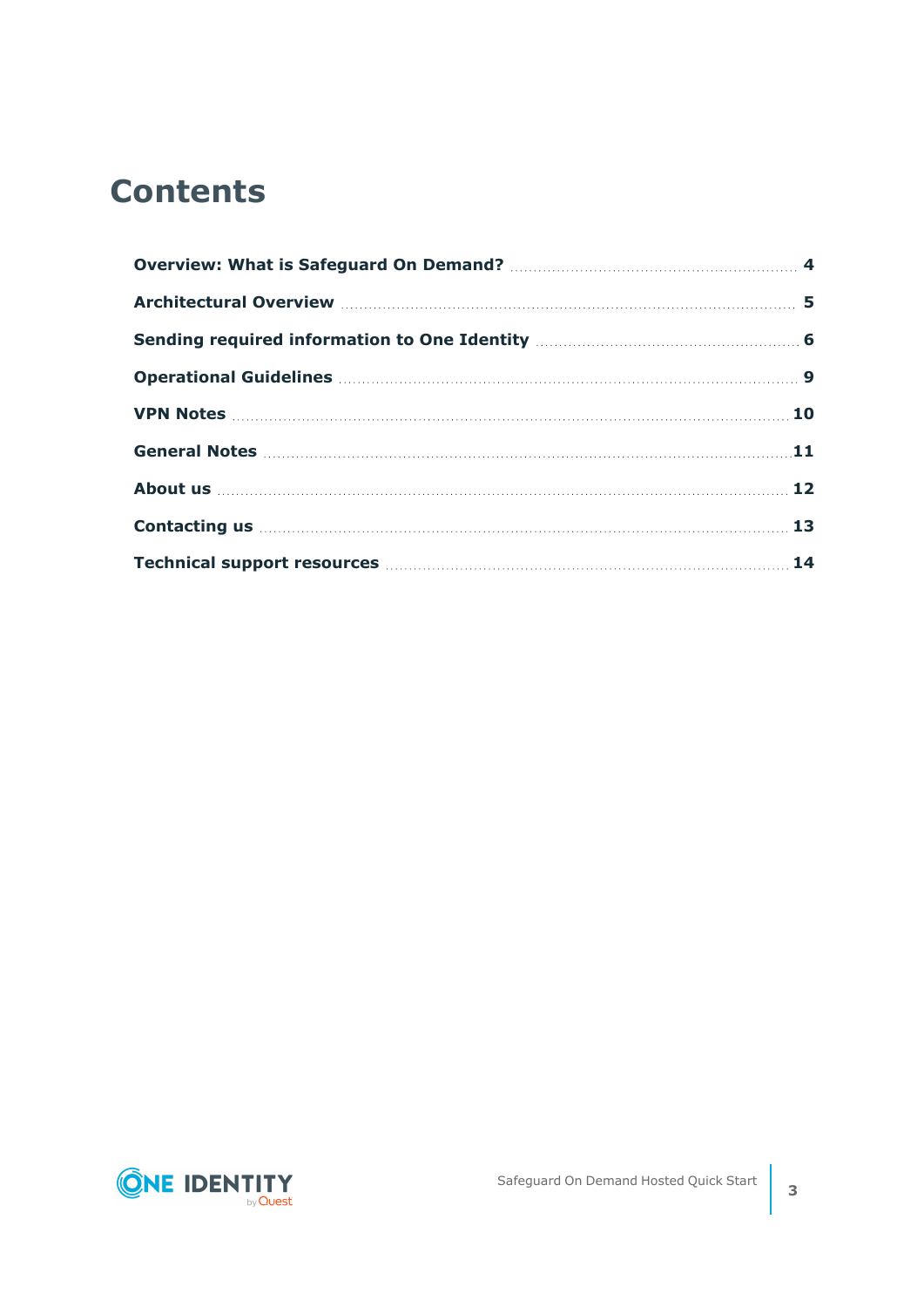### <span id="page-3-0"></span>**Overview: What is Safeguard On Demand?**

This product is a complete Safeguard (One Identity Safeguard for Privileged Passwords (SPP) and One Identity Safeguard for Privileged Sessions (SPS)) installation, provisioned in the One Identity cloud and connected to your network through a virtual private network (VPN) to manage your on-premises assets. One Identity will operate and monitor the runtime environment for you.

Safeguard On Demand is available both in a limited-time trial mode and in a subscriptionbased licensing model. Once One Identity enables Safeguard On Demand for your organization, you must send a set of required configuration information to the One Identity Cloud Operations Team via the One [Identity](https://www.cloud.oneidentity.com/) Starling portal. For more information on providing the requested information, see Sending required [information](#page-5-0) to One Identity.

One Identity will provision your environment after providing the requested information. This provisioning can take up to 24 hours to complete, and some additional VPN configuration may be required to adjust your VPN gateway device to connect to the VPN gateway hosted on your behalf.

Because One Identity is provisioning this deployment in an address that is private to your VPN, One Identity will provide the IP addresses for SPS and SPP, and default credentials.

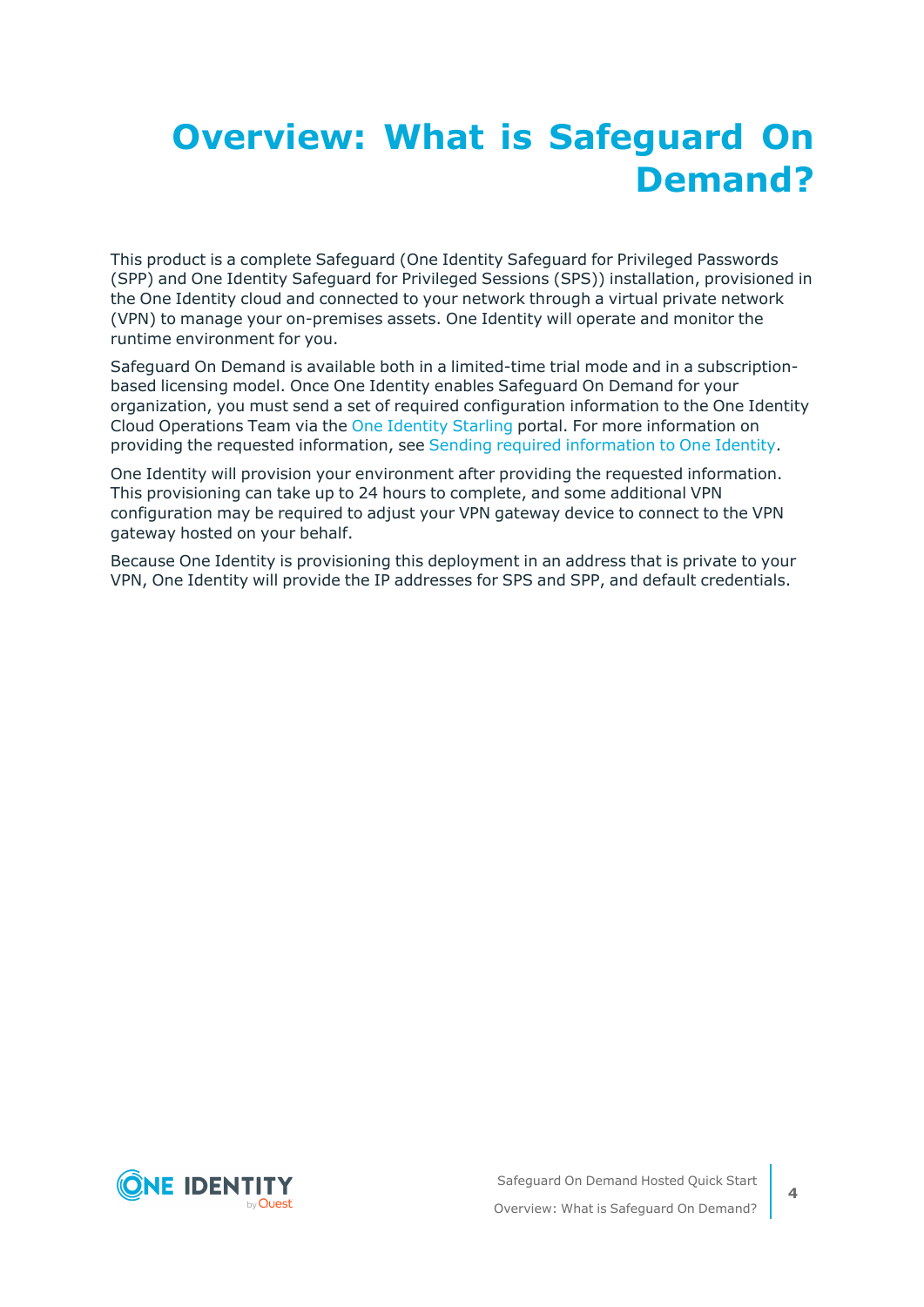## **Architectural Overview**

<span id="page-4-0"></span>The following describes the components and architectural overview of your deployment.



**SPP**: One Identity Safeguard for Privileged Passwords (SPP) automates, controls, and secures the process of granting privileged credentials with role-based access management and automated workflows.

**SPS**: One Identity Safeguard for Privileged Sessions (SPS) is a privileged session management solution, which provides industry-leading access control, as well as session monitoring and recording to prevent privileged account misuse, facilitate compliance, and accelerate forensics investigations.

**Bastion**: The bastion host is intended for the One Identity Cloud Operations Team to provide maintenance and support.

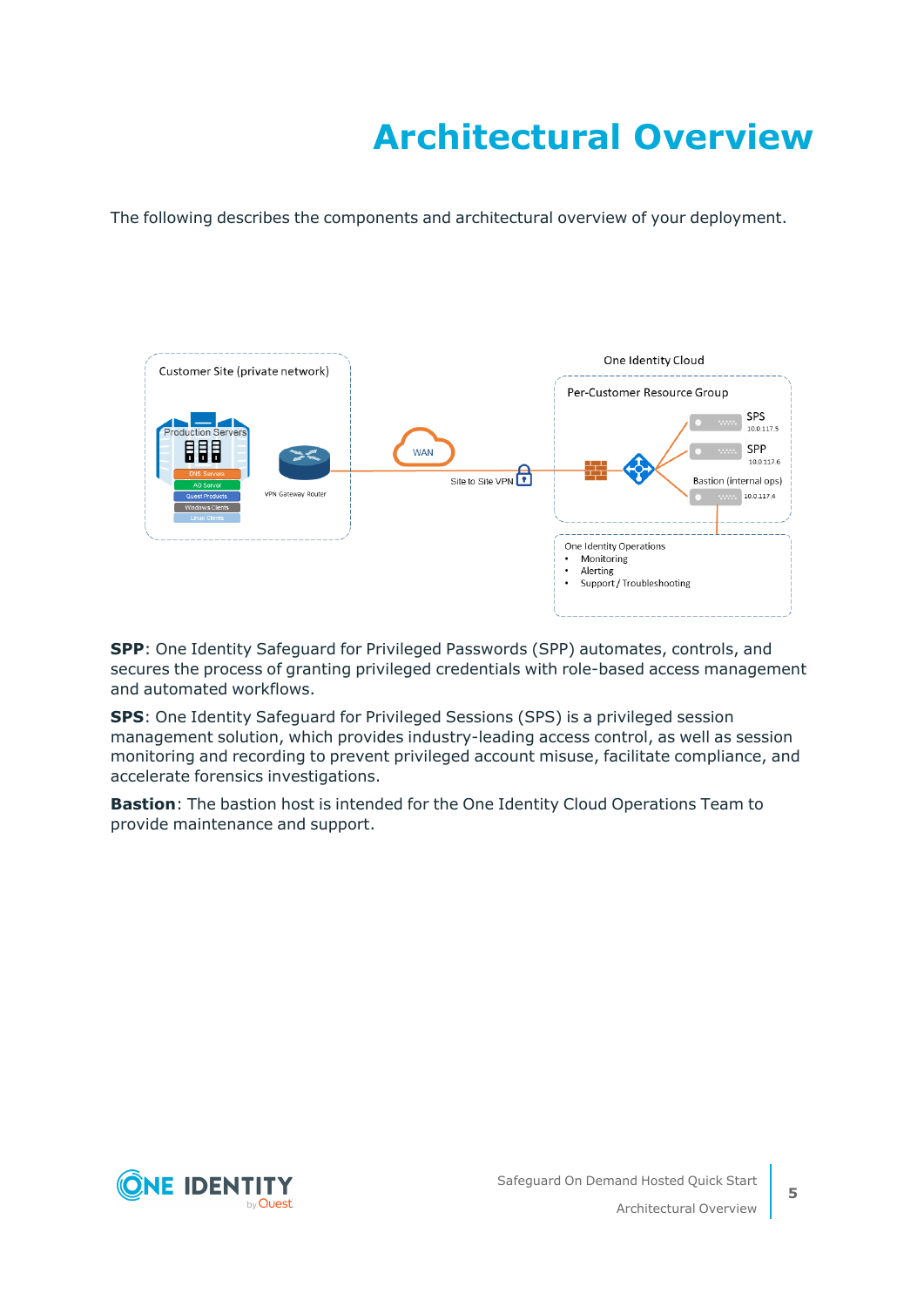## <span id="page-5-0"></span>**Sending required information to One Identity**

Before the One Identity Cloud Operations Team can configure and provision your Safeguard On Demand environment, you must send a set of configuration information via the One Identity Starling portal ([https://www.cloud.oneidentity.com\)](https://www.cloud.oneidentity.com/).

### **Prerequisites**

Before collecting and sending the required information, make sure that the following conditions are met:

- Your organization is already registered on the One [Identity](https://www.cloud.oneidentity.com/) Starling portal.
- If you configure a product trial, your One Identity representative notified your organization that the product trial has been added to your organization account.
- If you configure a subscribed product, your organization received a subscription confirmation email from One Identity.

#### *To send product configuration information to the One Identity Cloud Operations Team*

1. To open the list of product services available for your organization, in the [One](https://www.cloud.oneidentity.com/) [Identity](https://www.cloud.oneidentity.com/) Starling portal, click **Services**.



- 2. To start configuring the product, open the **Application** page of Safeguard On Demand.
	- <sup>l</sup> To configure a product trial, open the **View On Demand services** ribbon at the bottom of the page and click **Safeguard On Demand** > **Trial**. This will create the trial subscription for you. Continue configuring the trial subscription

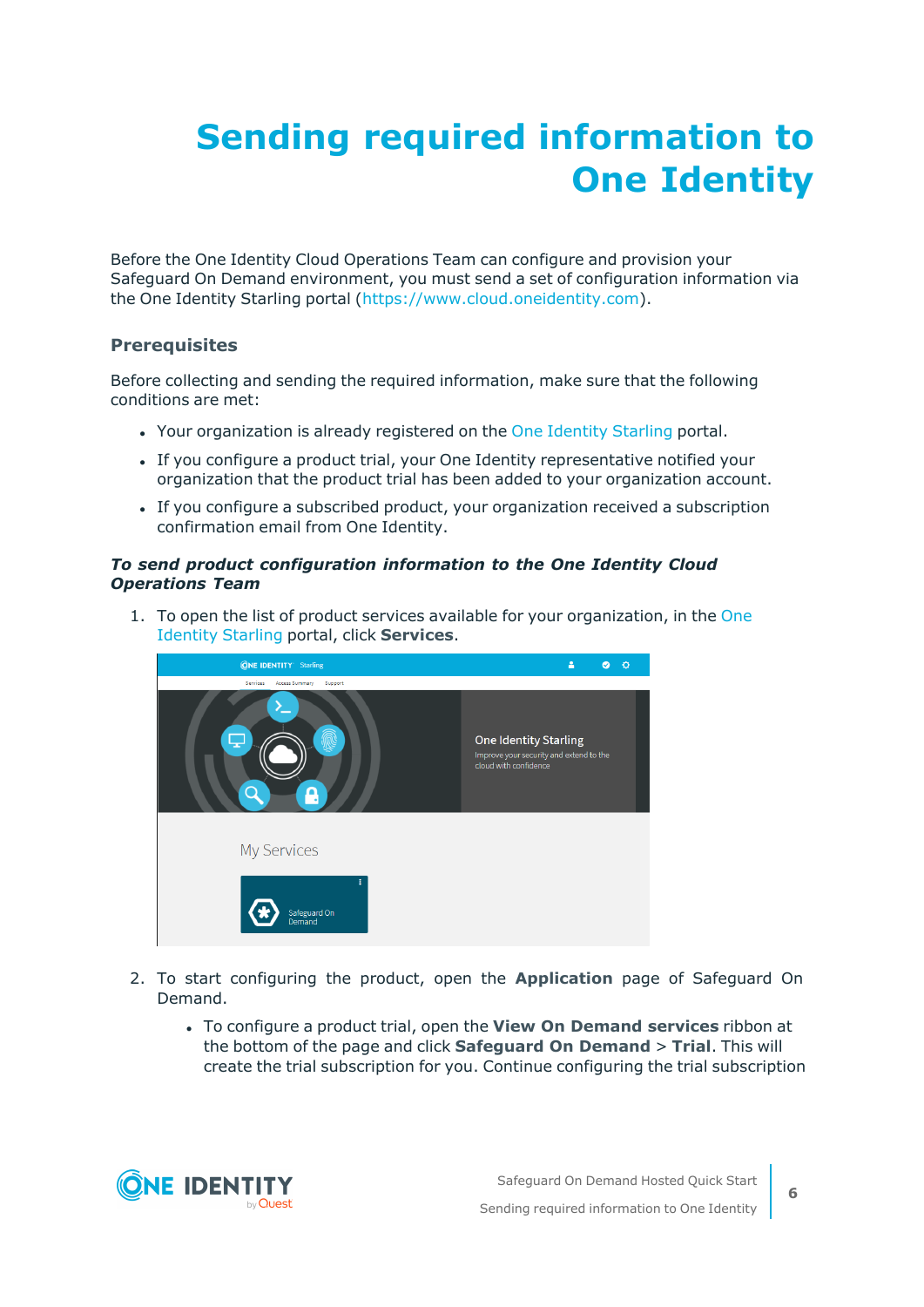as described in the next bullet point.

- To configure a subscribed product (or an active product trial), click My **Services** > **Safeguard On Demand**.
- 3. In the **Contact Information** step, specify whether you are the technical contact for the One Identity Cloud Operations Team in your organization.

| Application                                                                                      | Collaborators              |                                                                                                                          |            |                                    |  |
|--------------------------------------------------------------------------------------------------|----------------------------|--------------------------------------------------------------------------------------------------------------------------|------------|------------------------------------|--|
| Configuration                                                                                    |                            |                                                                                                                          |            |                                    |  |
| See the status of the On Demand service and provide additional information for the deployment.   |                            |                                                                                                                          |            |                                    |  |
|                                                                                                  | <b>Contact Information</b> | <b>Technical Information</b><br>$\overline{2}$                                                                           | Setting Up |                                    |  |
| <b>Contact Information</b>                                                                       |                            | Contact information for the person who is responsible for the configuration and administration of the On Demand service. |            |                                    |  |
|                                                                                                  | I am the technical contact | Someone else is the technical contact                                                                                    |            |                                    |  |
| One Identity Operations will use the information that you provided during Starling registration. |                            |                                                                                                                          |            |                                    |  |
|                                                                                                  |                            |                                                                                                                          |            | <b>Next: Technical Information</b> |  |

- If you are the technical contact (that is you have all the technical information required by One Identity to configure and provision Safeguard On Demand), select **I am the technical contact** and click **Next: Technical information**.
- <sup>l</sup> If you are not the technical contact, then invite the contact who can provide the required configuration information. This is typically required if the initial On Demand invitation email was sent to you due to organizational policies, even if you are not the technical contact of the On Demand product. To invite the actual technical collaborator:
	- a. Select **Someone else is the technical contact**, then click **Invite Collaborator**.
	- b. In the **Invite Collaborator** dialog, provide the name and email address of the technical contact.
	- c. To send an invitation to the specified contact, click **Invite**.

TIP: You can also invite a technical contact by clicking **Collaborators** on the top left corner of the One Identity Starling web interface.

Once you sent the invitation to the technical contact, make sure that they perform the remaining steps.

- 4. In the **Technical Information** step, provide the required configuration information as instructed on-screen.
- 5. To confirm the information you entered, click **Submit Details**. This opens the **Confirm Details** dialog, where you can either send the information to the One Identity Cloud Operations Team (**Submit Details**), or return to the **Technical Information** step and make any final changes (**Edit Details**).

NOTE: Once you submit the specified information, you cannot make any further changes, unless One Identity rejects the provided configuration information for some reason.

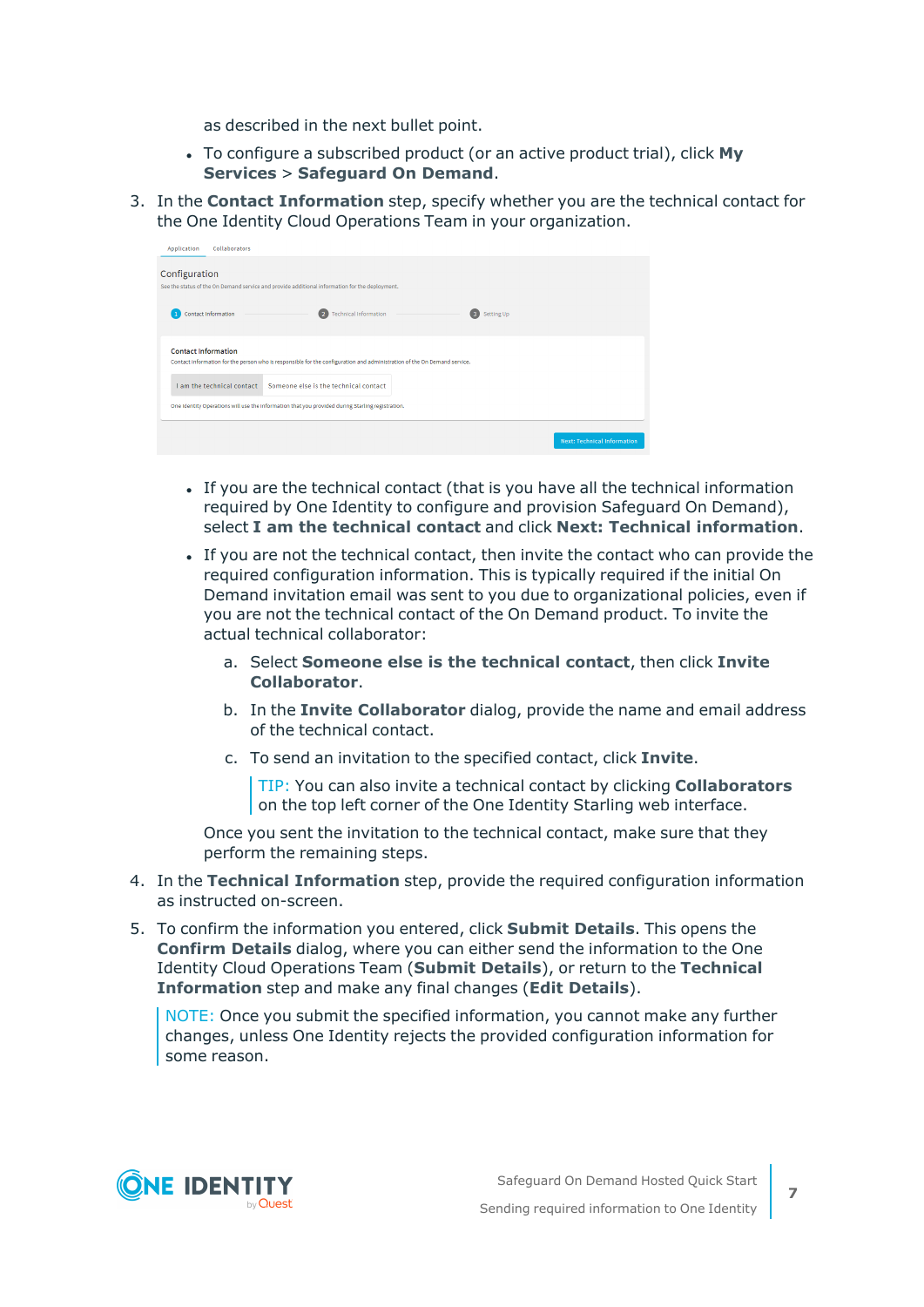6. Once you sent the configuration information, the **Setting Up** step will indicate the status of provisioning and configuring Safeguard On Demand. One Identity will also send you an email notification each time the status of deployment changes.

| <b>Contact Information</b>                                                                                                                                      | <b>Technical Information</b>                                                                        | <b>Setting Up</b> |
|-----------------------------------------------------------------------------------------------------------------------------------------------------------------|-----------------------------------------------------------------------------------------------------|-------------------|
| <b>Waiting for One Identity</b><br>Waiting for an engineer to begin deployment $\checkmark$<br>Deployment in progress C<br>o<br>On Demand service deployed<br>O | We are working on setting up your On Demand service. We will send you an update when it is a ready. |                   |
| <b>Deployment Information</b><br>Deployment will take 4 hours                                                                                                   |                                                                                                     |                   |

The **Setting Up** step will also indicate if configuration fails for any reason (for example, because of incorrect data provided in the **Technical Information** step).

| <b>Contact Information</b>                                                                                                   | <b>Technical Information</b>                                                                      | <b>Setting Up</b> |
|------------------------------------------------------------------------------------------------------------------------------|---------------------------------------------------------------------------------------------------|-------------------|
| <b>Waiting for One Identity</b>                                                                                              | We are working on setting up your On Demand service. We will send you an update when it is ready. |                   |
| Waiting for an engineer to begin deployment $\checkmark$<br>Deployment in progress X<br>O<br>On Demand service deployed<br>O |                                                                                                   |                   |
| We could not finish the setup<br>Incorrect IP address provided in Technical Information.                                     |                                                                                                   |                   |
| <b>Update Details</b>                                                                                                        |                                                                                                   |                   |

To open the **Technical Information** step and fix the provided information as requested by the One Identity Cloud Team, click **Update Details**. Once you updated the configuration details, resend them to the One Identity Cloud Operations Team by clicking **Submit Details** again in the **Technical Information** step.

Once Safeguard On Demand is configured for your organization, the **Application** page of Safeguard On Demand will display the connection and configuration data of your On Demand deployment.

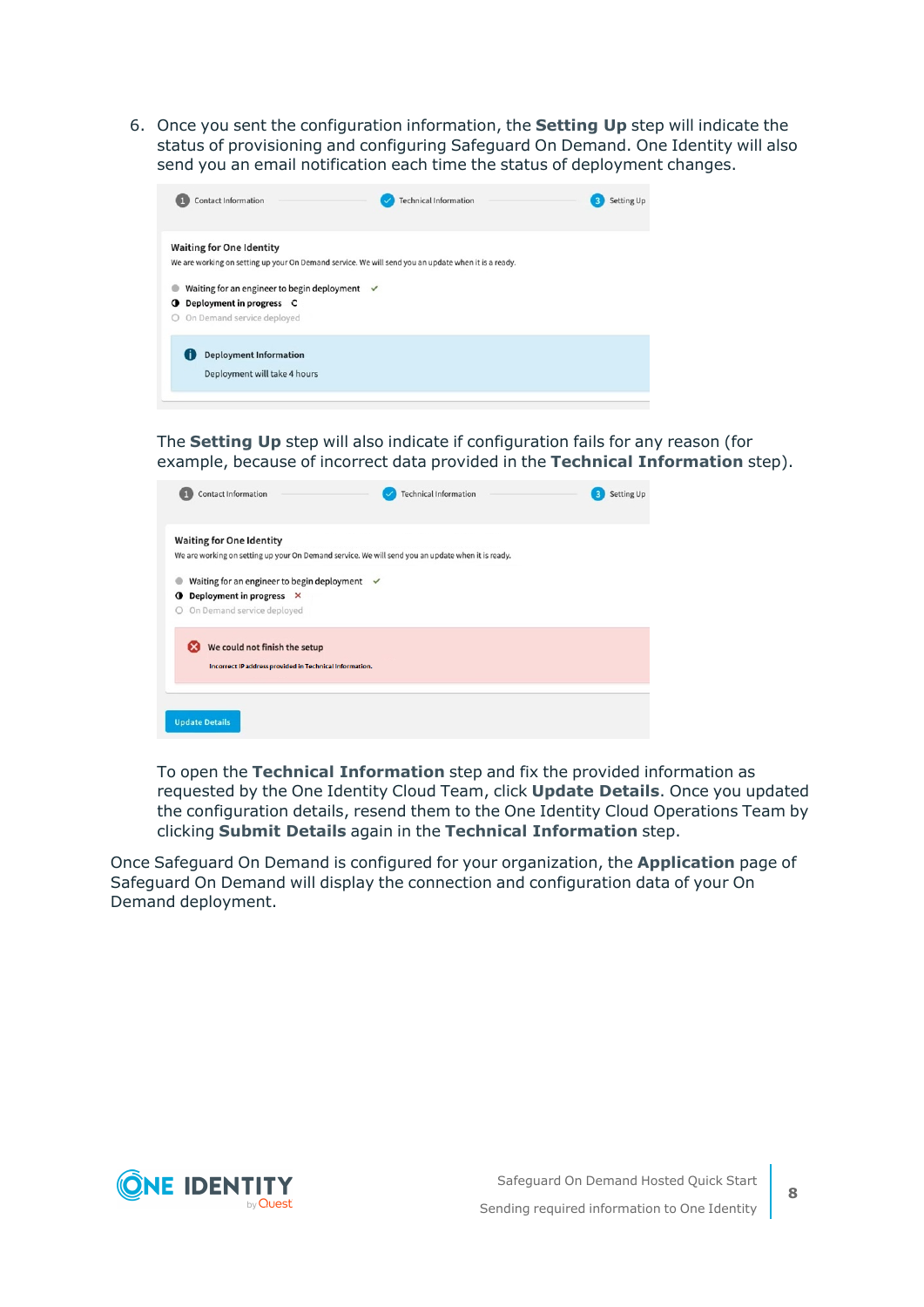### **Operational Guidelines**

<span id="page-8-0"></span>The following list describes the operational guidelines for your deployment.

- For security reasons, Safeguard On Demand as deployed within the One Identity Cloud, will never have a public IP address. You must provide your site's VPN connection information to connect to Safeguard On Demand so that you can configure and use Safeguard On Demand from within your company network.
- The One Identity Cloud Operations Team pre-configures the bootstrap password and the administrator password. Use the administrator account and password to configure Safeguard On Demand for your environment. The One Identity Cloud Operations Team will retain the bootstrap password for maintenance and emergency use only.
- The One Identity Cloud Operations Team will proactively monitor your installation. Therefore, do not shut it down explicitly because that will be considered an outage.
- The One Identity Cloud Operations Team will back up the system periodically and retain the backup for a period of 7 days in case an emergency restoration is required. Contact One Identity Support if an explicit restore is required.

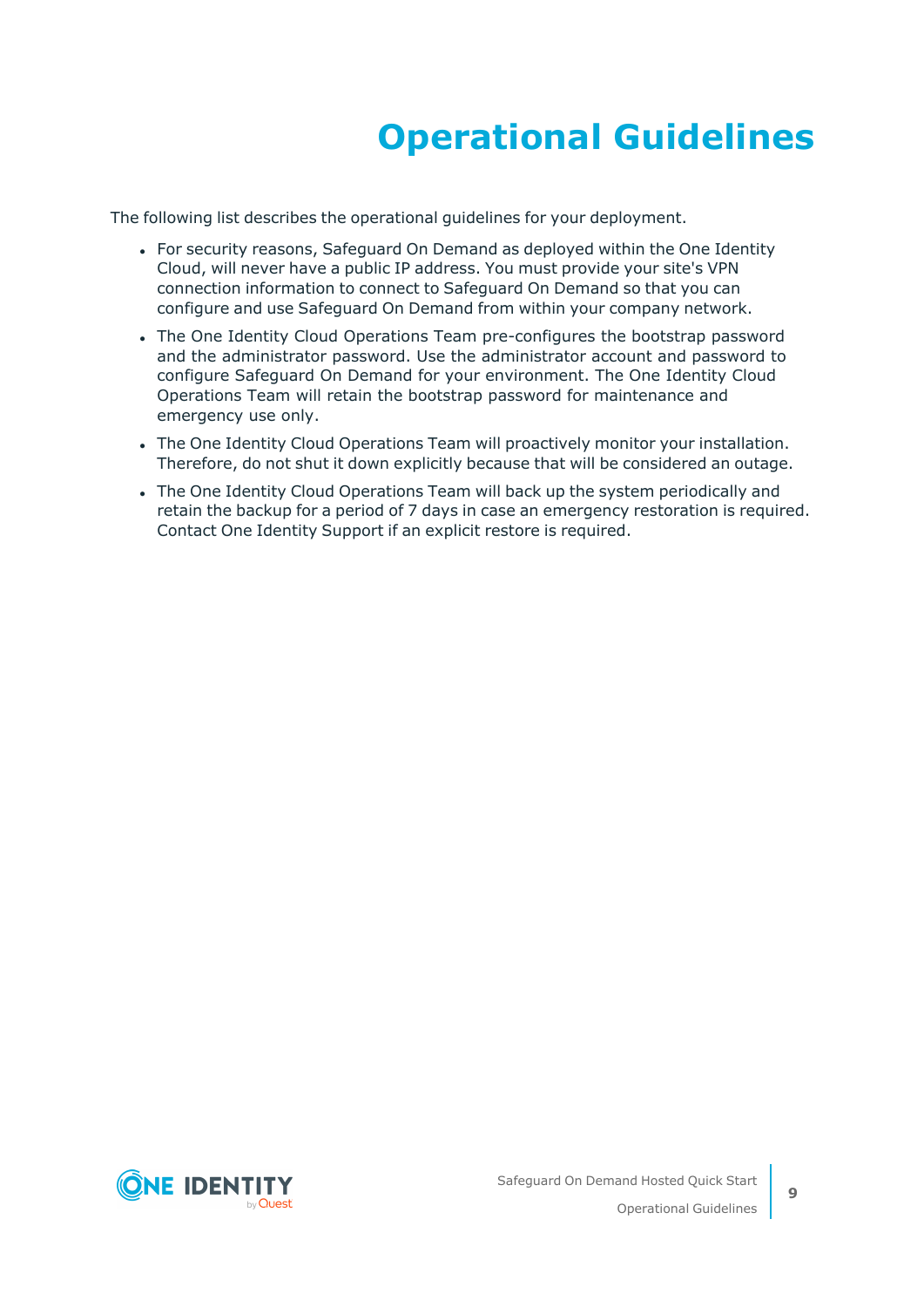

<span id="page-9-0"></span>The following describes details regarding your VPN connection and configuration. Make sure that you read and understand these guidelines.

- The parameters collected to set up your VPN initially are used to provision explicit network routes in Azure to connect your Safeguard On Demand instance to your own network.
	- **CAUTION: If you are planning to change your VPN settings or other aspects of network configuration (for example, firewall rules), contact One Identity Support in advance to ensure that the One Identity Cloud Operations Team can make suitable changes to keep your network connected.**
- As part of the provisioning process, you should receive a "VPN Configuration Bundle" which is created by the One Identity Cloud Operations Team to connect to your VPN device. Apply this script to your VPN configuration to set up the connection between your on-premises network and the VPN Gateway the One Identity Cloud operations provisions for you.
- <sup>l</sup> One Identity monitors the VPN connection and raises an alarm condition if the VPN appears to be disconnected for approximately 15 minutes.
- One Identity uses the Azure Gateway product, which supports several common onpremises VPN devices.

For more information, see About VPN devices and IPsec/IKE [parameters](https://docs.microsoft.com/en-us/azure/vpn-gateway/vpn-gateway-about-vpn-devices) for Site-to-Site VPN Gateway [connections](https://docs.microsoft.com/en-us/azure/vpn-gateway/vpn-gateway-about-vpn-devices) in the *Microsoft VPN Gateway documentation*.

For additional troubleshooting and configuration information, see the Microsoft [VPN](https://docs.microsoft.com/en-us/azure/vpn-gateway/) Gateway [documentation.](https://docs.microsoft.com/en-us/azure/vpn-gateway/)

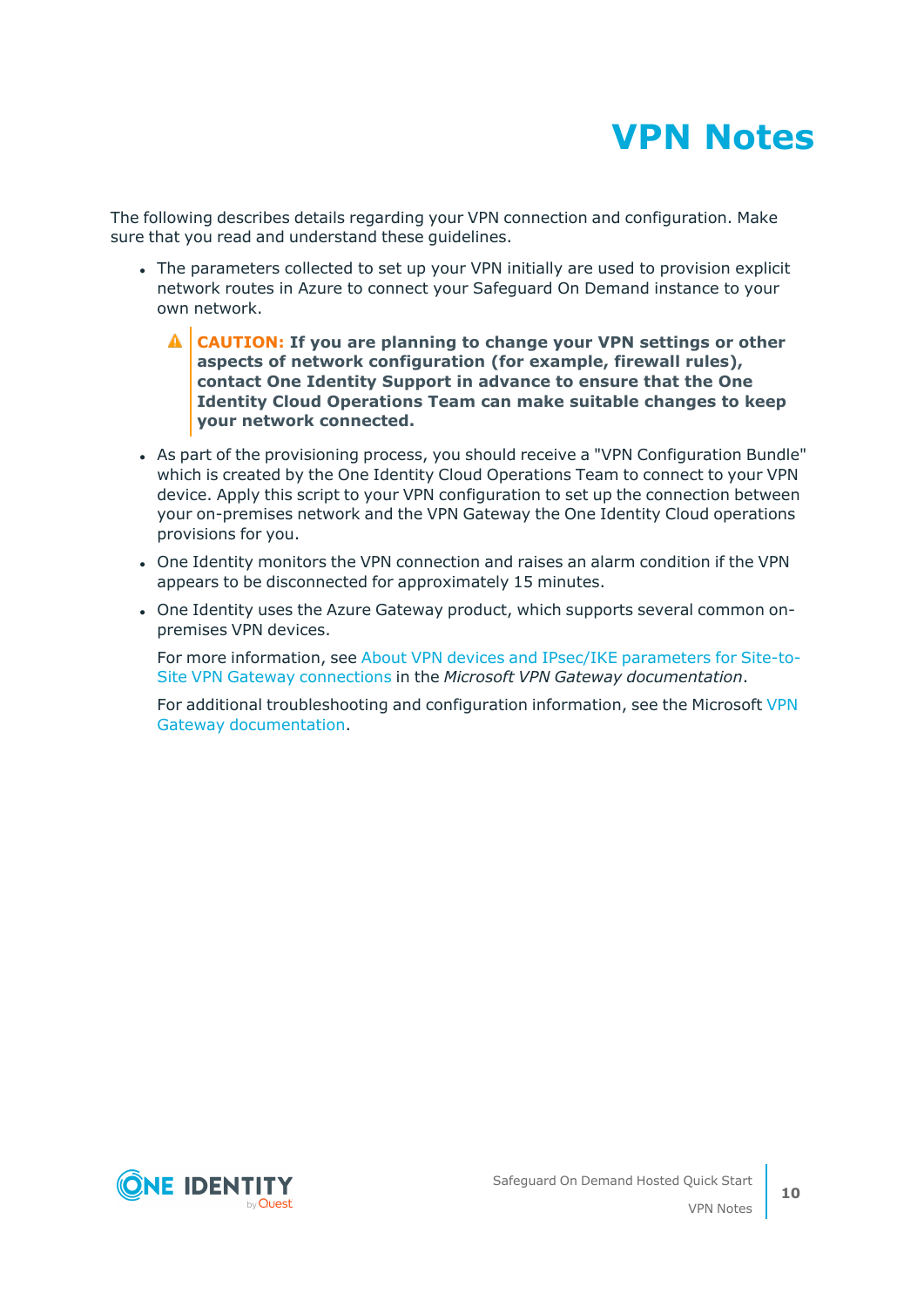

- <span id="page-10-0"></span>• To avoid HTTPS certificate warnings when visiting the web interface, you must provide and install a certificate to your instance of Safeguard On Demand. Configure the server name in your corporate DNS space, then create and upload a suitable certificate for your instance of Safeguard On Demand.
- The delivery of your system will be based on the data provided to One Identity at setup time.

For example, your Safeguard On Demand instance will reside in the One Identity Cloud at distinct IP addresses (one for One Identity Safeguard for Privileged Passwords, one for One Identity Safeguard for Privileged Sessions). These are the systems you will connect to configure and use the system. These IP addresses will be inside the pre-selected subnet of your network address space because of the VPN.

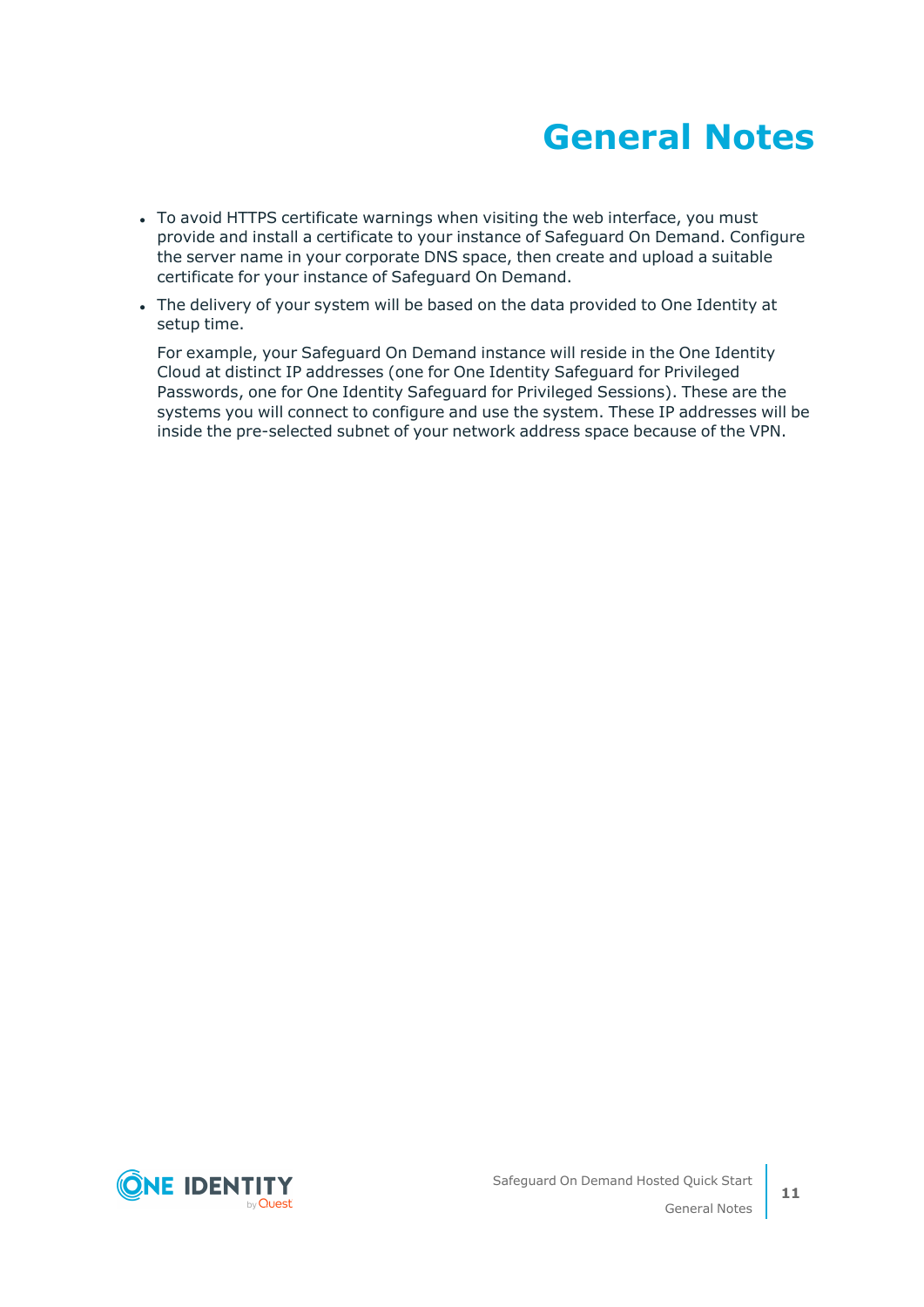<span id="page-11-0"></span>One Identity solutions eliminate the complexities and time-consuming processes often required to govern identities, manage privileged accounts and control access. Our solutions enhance business agility while addressing your IAM challenges with on-premises, cloud and hybrid environments.

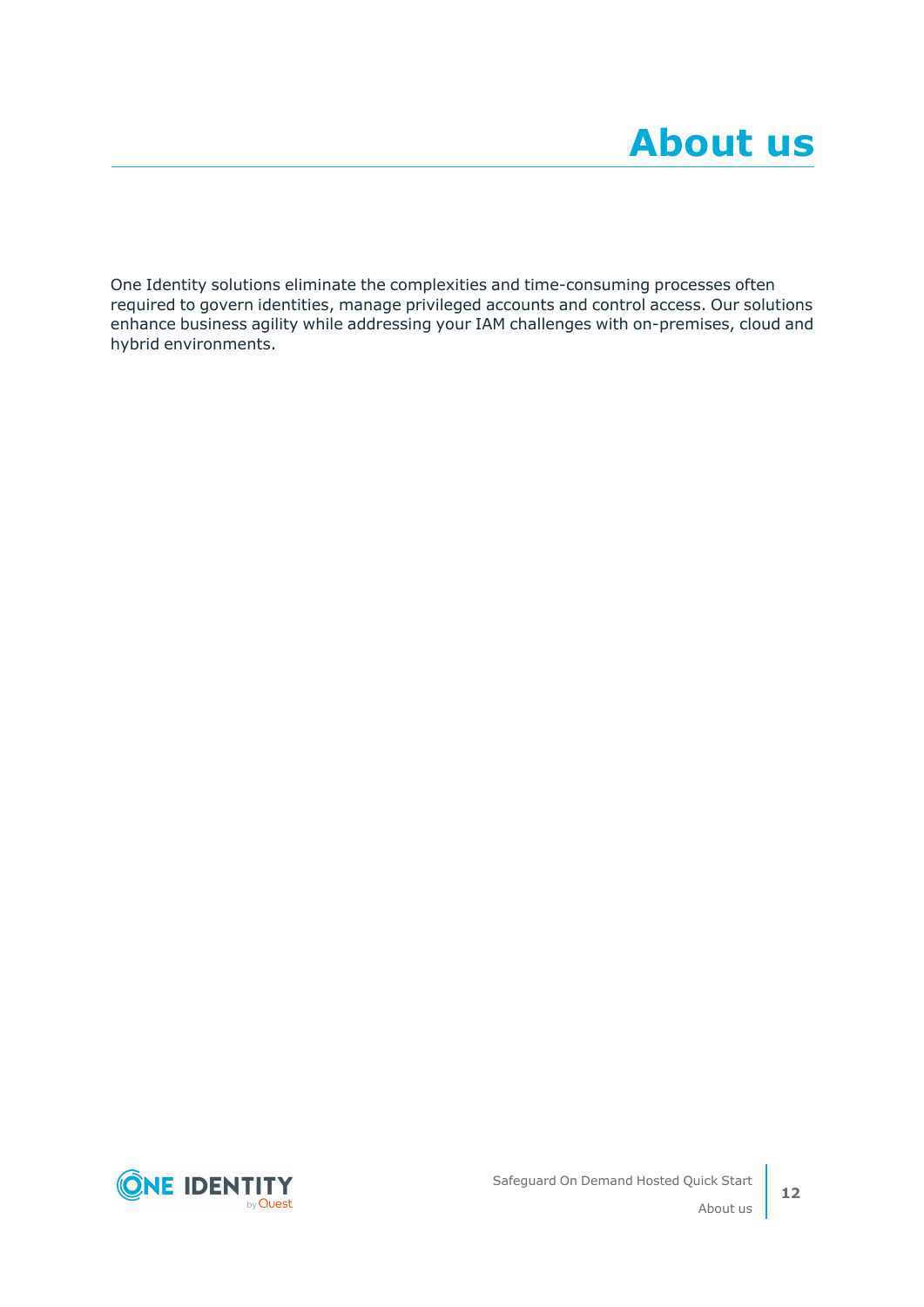### **Contacting us**

<span id="page-12-0"></span>For sales and other inquiries, such as licensing, support, and renewals, visit [https://www.oneidentity.com/company/contact-us.aspx.](https://www.oneidentity.com/company/contact-us.aspx)

**ONE IDENTITY** by **Quest**